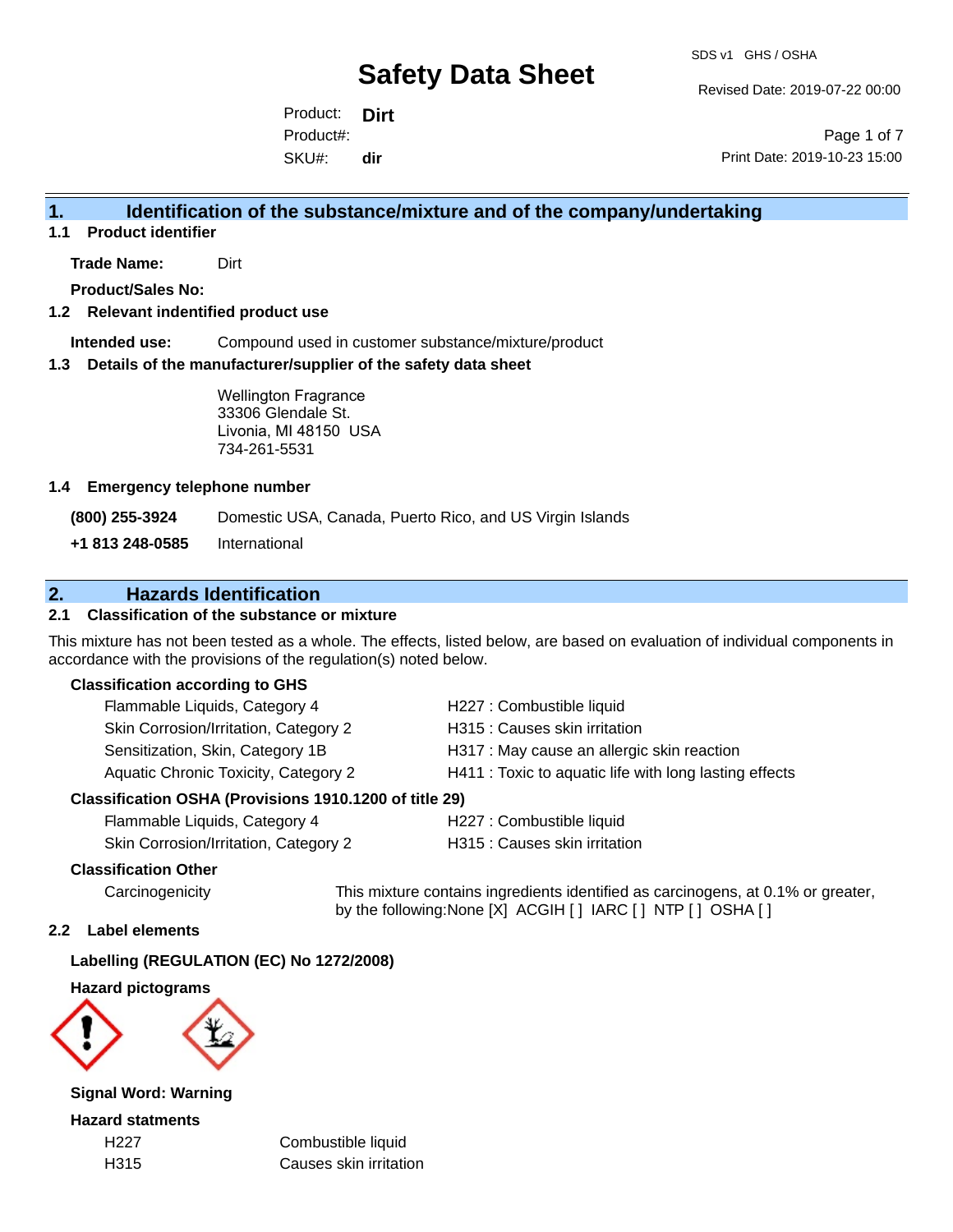SDS v1 GHS / OSHA

Revised Date: 2019-07-22 00:00

|                                 |           |                                                                       | Revised Date: 2019-07-22 00:00 |
|---------------------------------|-----------|-----------------------------------------------------------------------|--------------------------------|
|                                 | Product:  | <b>Dirt</b>                                                           |                                |
|                                 | Product#: |                                                                       | Page 2 of 7                    |
|                                 | SKU#:     | dir                                                                   | Print Date: 2019-10-23 15:00   |
| H317                            |           | May cause an allergic skin reaction                                   |                                |
| H411                            |           | Toxic to aquatic life with long lasting effects                       |                                |
| <b>Precautionary Statements</b> |           |                                                                       |                                |
| <b>Prevention:</b>              |           |                                                                       |                                |
| P <sub>235</sub>                | Keep cool |                                                                       |                                |
| P <sub>264</sub>                |           | Wash hands thoroughly after handling                                  |                                |
| P272                            |           | Contaminated work clothing should not be allowed out of the workplace |                                |
| P273                            |           | Avoid release to the environment                                      |                                |
| Response:                       |           |                                                                       |                                |
| $P302 + P352$                   |           | IF ON SKIN: Wash with soap and water                                  |                                |
| <b>BAAA BAJA</b>                |           |                                                                       |                                |

# P333 + P313 If skin irritation or a rash occurs: Get medical advice/attention P362 Take off contaminated clothing and wash before reuse P363 Wash contaminated clothing before reuse P370 + P378 In case of fire: Use Carbon dioxide (CO2), Dry chemical, or Foam for extinction. Do not use a direct water jet on burning material P391 Collect Spillage

# **2.3 Other Hazards**

**no data available**

# **3. Composition/Information on Ingredients**

# **3.1 Mixtures**

This product is a complex mixture of ingredients, which contains among others the following substance(s), presenting a health or environmental hazard within the meaning of the UN Globally Harmonized System of Classification and Labeling of Chemicals (GHS):

| CAS#<br>Ingredient         | EC#       | Conc.<br>Range | <b>GHS Classification</b>                              |
|----------------------------|-----------|----------------|--------------------------------------------------------|
| 84-66-2                    | 201-550-6 | $40 - 50 \%$   | H316; H402                                             |
| Diethyl phthalate          |           |                |                                                        |
| 125-12-2                   | 204-727-6 | $10 - 20%$     | H <sub>227</sub> ; H <sub>316</sub> ; H <sub>401</sub> |
| Isobornyl acetate          |           |                |                                                        |
| 140-11-4                   | 205-399-7 | $5 - 10 \%$    | H303; H401; H412                                       |
| Benzyl acetate             |           |                |                                                        |
| 122-40-7                   | 204-541-5 | $5 - 10 \%$    | H303; H316; H317; H401; H411                           |
| Amyl Cinnamal              |           |                |                                                        |
| <b>5989-27-5</b> 227-813-5 |           | $2 - 5%$       | H226; H304; H315; H317; H400; H410                     |
| Limonene                   |           |                |                                                        |
| 5986-55-0                  | 227-807-2 | $2 - 5%$       | H401; H411                                             |
| Patchouli alcohol          |           |                |                                                        |
| 115-95-7                   | 204-116-4 | $2 - 5%$       | H227; H315; H317; H320; H402                           |
| <b>Linalyl Acetate</b>     |           |                |                                                        |
| 78-70-6                    | 201-134-4 | $2 - 5%$       | H227; H303; H315; H317; H319; H402                     |
| Linalool                   |           |                |                                                        |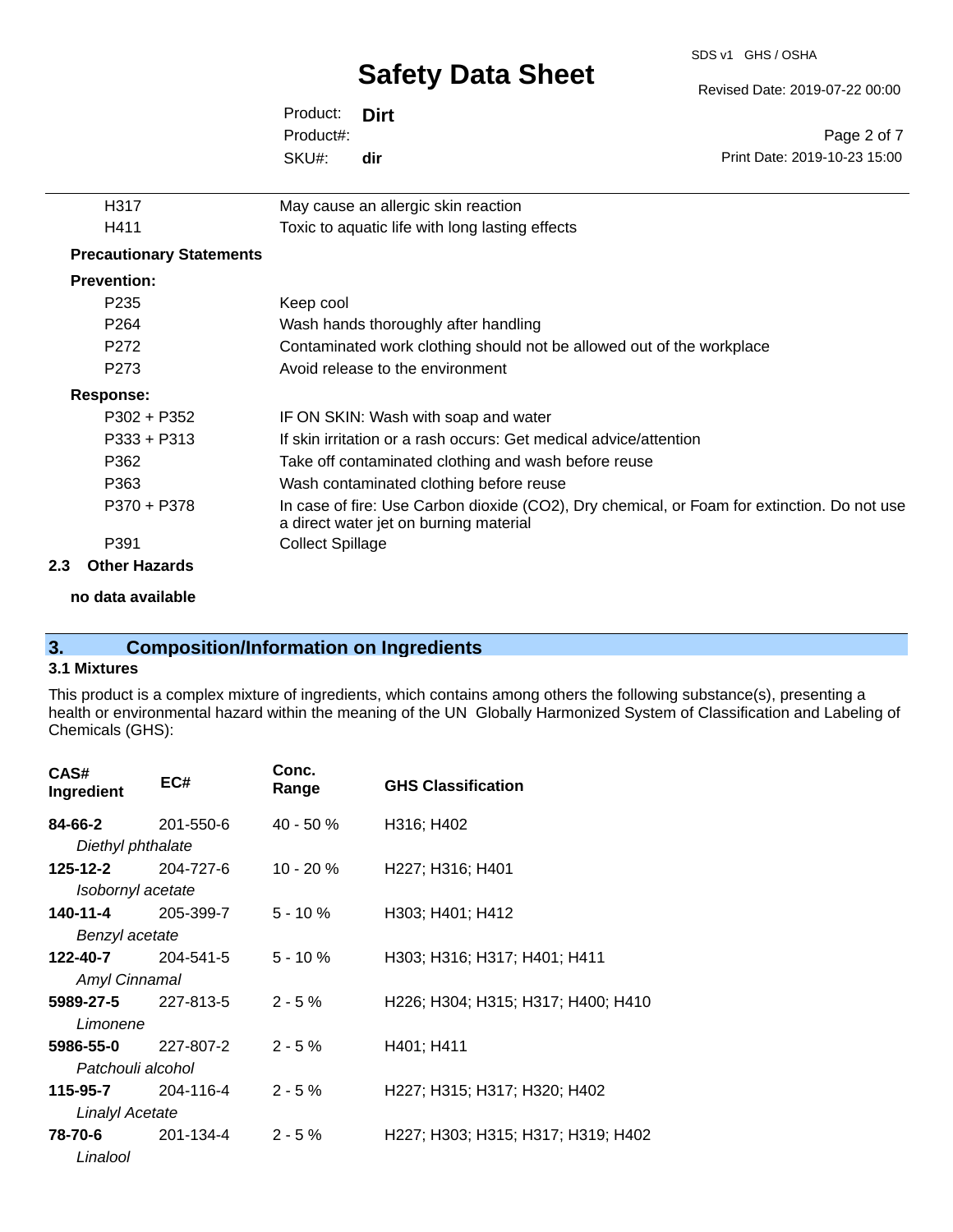SDS v1 GHS / OSHA

Revised Date: 2019-07-22 00:00

Print Date: 2019-10-23 15:00

Page 3 of 7

Product: **Dirt** SKU#: Product#: **dir**

| CAS#<br>Ingredient | EC#                                                             | Conc.<br>Range                                            | <b>GHS Classification</b>                                                                                     |  |
|--------------------|-----------------------------------------------------------------|-----------------------------------------------------------|---------------------------------------------------------------------------------------------------------------|--|
| 3691-12-1          |                                                                 | $1 - 2%$                                                  | H304; H315; H319                                                                                              |  |
|                    | alpha-Guaiene                                                   |                                                           |                                                                                                               |  |
|                    |                                                                 | See Section 16 for full text of GHS classification codes  |                                                                                                               |  |
|                    |                                                                 |                                                           | See Section 16 for full text of GHS classification codes which where not shown in section 2                   |  |
|                    |                                                                 | Total Hydrocarbon Content (% $w/w$ ) = 4.73               |                                                                                                               |  |
| $\boldsymbol{4}$ . | <b>First Aid Measures</b>                                       |                                                           |                                                                                                               |  |
| 4.1                | <b>Description of first aid measures</b>                        |                                                           |                                                                                                               |  |
|                    | Inhalation:                                                     |                                                           | Remove from exposure site to fresh air and keep at rest.<br>Obtain medical advice.                            |  |
|                    | <b>Eye Exposure:</b>                                            |                                                           | Flush immediately with water for at least 15 minutes.<br>Contact physician if symptoms persist.               |  |
|                    | <b>Skin Exposure:</b>                                           |                                                           | Remove contaminated clothes. Wash thoroughly with water (and soap).<br>Contact physician if symptoms persist. |  |
|                    | Ingestion:<br>Rinse mouth with water and obtain medical advice. |                                                           |                                                                                                               |  |
| 4.2                | Most important symptoms and effects, both acute and delayed     |                                                           |                                                                                                               |  |
|                    | <b>Symptoms:</b>                                                |                                                           | no data available                                                                                             |  |
|                    | Risks:<br>Refer to Section 2.2 "Hazard Statements"              |                                                           |                                                                                                               |  |
| 4.3                |                                                                 |                                                           | Indication of any immediate medical attention and special treatment needed                                    |  |
|                    | Treatment:                                                      |                                                           | Refer to Section 2.2 "Response"                                                                               |  |
| 5.                 | <b>Fire-Fighting measures</b>                                   |                                                           |                                                                                                               |  |
| 5.1                | <b>Extinguishing media</b>                                      |                                                           |                                                                                                               |  |
|                    | Suitable:                                                       |                                                           | Carbon dioxide (CO2), Dry chemical, Foam                                                                      |  |
|                    | <b>Unsuitable</b>                                               |                                                           | Do not use a direct water jet on burning material                                                             |  |
|                    |                                                                 | 5.2 Special hazards arising from the substance or mixture |                                                                                                               |  |
|                    | During fire fighting:<br>5.3 Advice for firefighters            |                                                           | Water may be ineffective                                                                                      |  |
|                    | <b>Further information:</b>                                     |                                                           | Standard procedure for chemical fires                                                                         |  |

# **6. Accidental Release Measures**

**6.1 Personal precautions, protective equipment and emergency procedures**

Avoid inhalation and contact with skin and eyes. A self-contained breathing apparatus is recommended in case of a major spill.

## **6.2 Environmental precautions**

Keep away from drains, soil, and surface and groundwater.

## **6.3 Methods and materials for containment and cleaning up**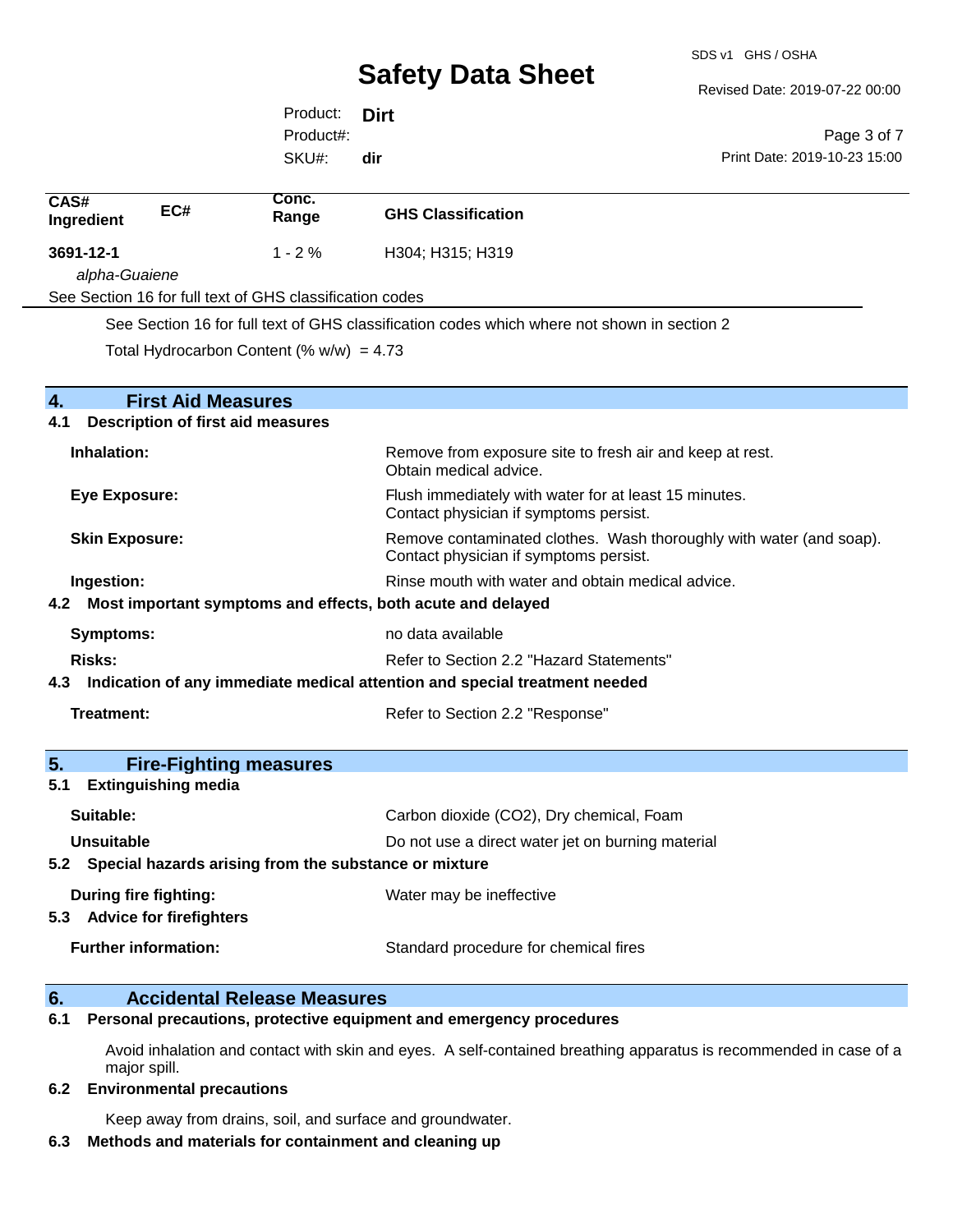Revised Date: 2019-07-22 00:00

Product: **Dirt** SKU#: Product#: **dir**

Page 4 of 7 Print Date: 2019-10-23 15:00

Clean up spillage promptly. Remove ignition sources. Provide adequate ventilation. Avoid excessive inhalation of vapors. Gross spillages should be contained by use of sand or inert powder and disposed of according to the local regulations.

## **6.4 Reference to other sections**

Not Applicable

# **7. Handling and Storage**

## **7.1 Precautions for safe handling**

Apply according to good manufacturing and industrial hygiene practices with proper ventilation. Do not drink, eat or smoke while handling. Respect good personal hygiene.

## **7.2 Conditions for safe storage, including any incompatibilities**

Store in a cool, dry and ventilated area away from heat sources and protected from light in tightly closed original container. Avoid uncoated metal container. Keep air contact to a minimum.

# **7.3 Specific end uses**

No information available

# **8. Exposure Controls/Personal Protection**

## **8.1 Control parameters**

| <b>Exposure Limits:</b>      |                   |                                                                                       |       |                                   |             |                         |  |
|------------------------------|-------------------|---------------------------------------------------------------------------------------|-------|-----------------------------------|-------------|-------------------------|--|
| <b>Component</b>             |                   |                                                                                       | ACGIH | ACGIH<br>TWA ppm STEL ppm TWA ppm | <b>OSHA</b> | <b>OSHA</b><br>STEL ppm |  |
| 84-66-2                      | Diethyl phthalate |                                                                                       | 5     |                                   |             |                         |  |
| 140-11-4                     | Benzyl acetate    |                                                                                       | 10    |                                   |             |                         |  |
| <b>Engineering Controls:</b> |                   | Use local exhaust as needed.<br>8.2 Exposure controls - Personal protective equipment |       |                                   |             |                         |  |
| Eve protection:              |                   | Tightly sealed gongles, face shield, or safety glasses with brow quards and side shie |       |                                   |             |                         |  |

| Eye protection:                | Tightly sealed goggles, face shield, or safety glasses with brow guards and side shields, etc.<br>as may be appropriate for the exposure |
|--------------------------------|------------------------------------------------------------------------------------------------------------------------------------------|
| <b>Respiratory protection:</b> | Avoid excessive inhalation of concentrated vapors. Apply local ventilation where appropriate.                                            |
| <b>Skin protection:</b>        | Avoid Skin contact. Use chemically resistant gloves as needed.                                                                           |

# **9. Physical and Chemical Properties**

# **9.1 Information on basic physical and chemical properties**

| Appearance:                | Liquid                      |
|----------------------------|-----------------------------|
| Odor:                      | Conforms to Standard        |
| Color:                     | Yellow (G7) to Orange (G11) |
| <b>Viscosity:</b>          | Liquid                      |
| <b>Freezing Point:</b>     | Not determined              |
| <b>Boiling Point:</b>      | Not determined              |
| <b>Melting Point:</b>      | Not determined              |
| <b>Flashpoint (CCCFP):</b> | 190 F (87.78 C)             |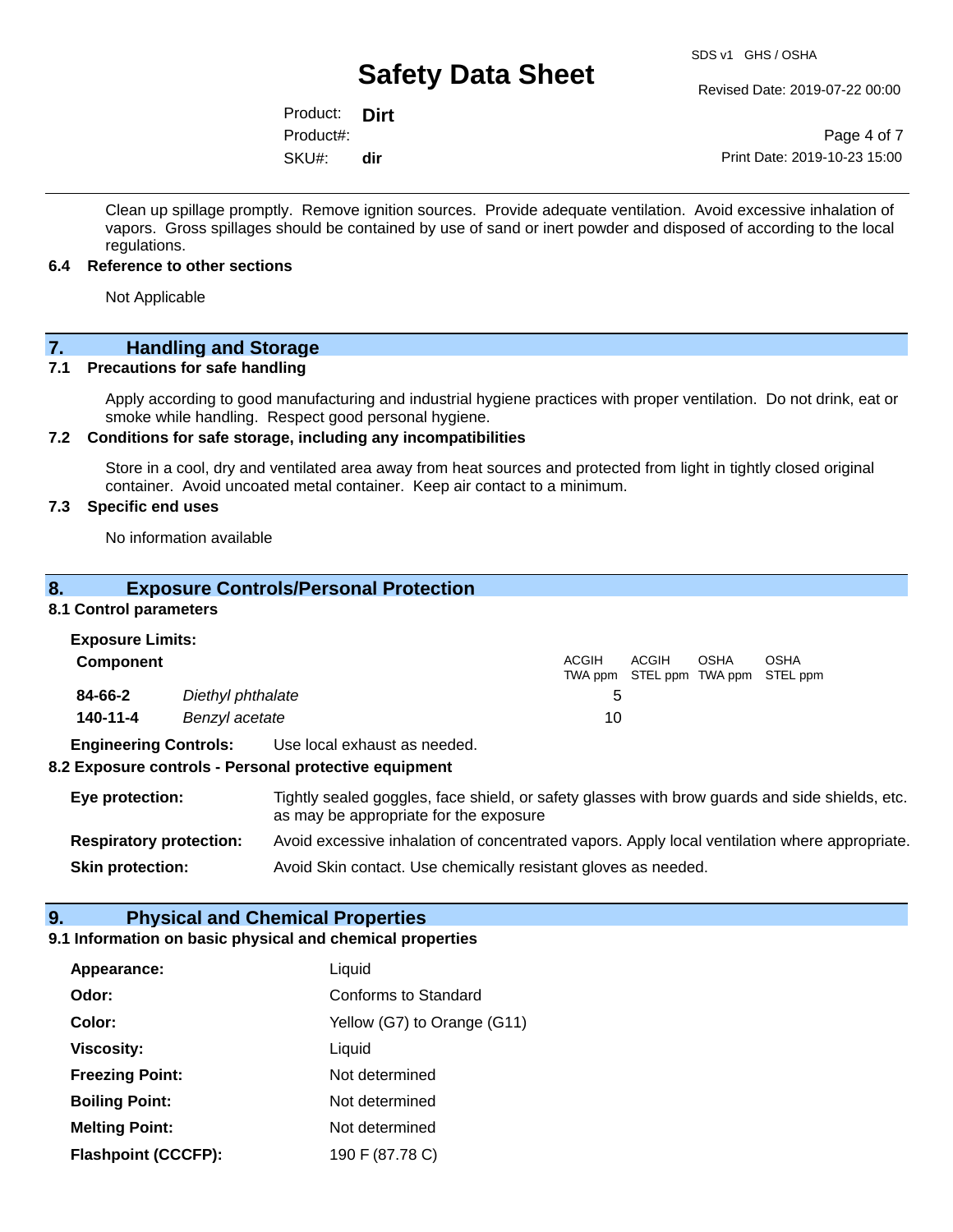Revised Date: 2019-07-22 00:00

Product: **Dirt** SKU#: Product#: **dir**

Page 5 of 7 Print Date: 2019-10-23 15:00

| <b>Auto flammability:</b>    | Not determined |  |
|------------------------------|----------------|--|
| <b>Explosive Properties:</b> | None Expected  |  |
| <b>Oxidizing properties:</b> | None Expected  |  |
| Vapor Pressure (mmHg@20 C):  | 0.0704         |  |
| %VOC:                        | 0.07           |  |
| Specific Gravity @ 25 C:     | 1.0210         |  |
| Density @ 25 C:              | 1.0180         |  |
| Refractive Index @ 20 C:     | 1.4920         |  |
| Soluble in:                  | Oil            |  |

# **10. Stability and Reactivity**

| <b>10.1 Reactivity</b>                  | None                                               |
|-----------------------------------------|----------------------------------------------------|
| <b>10.2 Chemical stability</b>          | Stable                                             |
| 10.3 Possibility of hazardous reactions | None known                                         |
| <b>10.4 Conditions to avoid</b>         | None known                                         |
| 10.5 Incompatible materials             | Strong oxidizing agents, strong acids, and alkalis |
| 10.6 Hazardous decomposition products   | None known                                         |

# **11. Toxicological Information**

# **11.1 Toxicological Effects**

Acute Toxicity Estimates (ATEs) based on the individual Ingredient Toxicity Data utilizing the "Additivity Formula"

| Acute toxicity - Dermal - (Rabbit) mg/kg<br>Not classified - the classification criteria are not met<br>Acute toxicity - Inhalation - (Rat) mg/L/4hr<br>Not classified - the classification criteria are not met<br><b>Skin corrosion / irritation</b><br>Not classified - the classification criteria are not met |
|--------------------------------------------------------------------------------------------------------------------------------------------------------------------------------------------------------------------------------------------------------------------------------------------------------------------|
|                                                                                                                                                                                                                                                                                                                    |
|                                                                                                                                                                                                                                                                                                                    |
|                                                                                                                                                                                                                                                                                                                    |
| Not classified - the classification criteria are not met<br>Serious eye damage / irritation                                                                                                                                                                                                                        |
| Not classified - the classification criteria are not met<br><b>Respiratory sensitization</b>                                                                                                                                                                                                                       |
| <b>Skin sensitization</b><br>May cause an allergic skin reaction                                                                                                                                                                                                                                                   |
| <b>Germ cell mutagenicity</b><br>Not classified - the classification criteria are not met                                                                                                                                                                                                                          |
| Not classified - the classification criteria are not met<br>Carcinogenicity                                                                                                                                                                                                                                        |
| <b>Reproductive toxicity</b><br>Not classified - the classification criteria are not met                                                                                                                                                                                                                           |
| Not classified - the classification criteria are not met<br>Specific target organ toxicity - single exposure                                                                                                                                                                                                       |
| Not classified - the classification criteria are not met<br>Specific target organ toxicity - repeated exposure                                                                                                                                                                                                     |
| Not classified - the classification criteria are not met<br><b>Aspiration hazard</b>                                                                                                                                                                                                                               |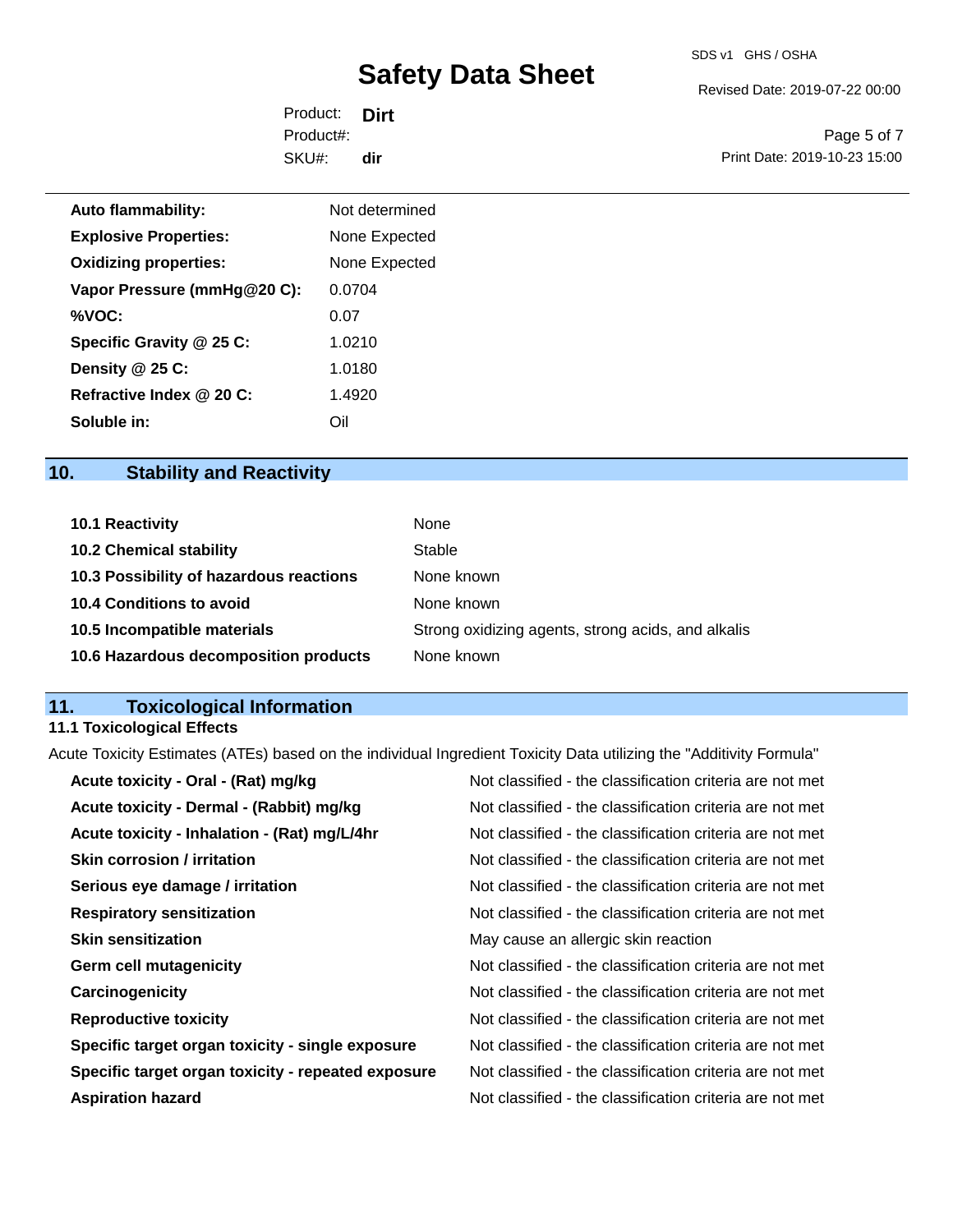SDS v1 GHS / OSHA

Revised Date: 2019-07-22 00:00

Product: **Dirt** SKU#: Product#: **dir**

Page 6 of 7 Print Date: 2019-10-23 15:00

| 12.<br><b>Ecological Information</b> |                                                          |
|--------------------------------------|----------------------------------------------------------|
| <b>12.1 Toxicity</b>                 |                                                          |
| <b>Acute acquatic toxicity</b>       | Not classified - the classification criteria are not met |
| <b>Chronic acquatic toxicity</b>     | Toxic to aquatic life with long lasting effects          |
| <b>Toxicity Data on soil</b>         | no data available                                        |
| <b>Toxicity on other organisms</b>   | no data available                                        |
| 12.2 Persistence and degradability   | no data available                                        |
| 12.3 Bioaccumulative potential       | no data available                                        |
| 12.4 Mobility in soil                | no data available                                        |
| 12.5 Other adverse effects           | no data available                                        |
|                                      |                                                          |

# **13. Disposal Conditions**

## **13.1 Waste treatment methods**

Do not allow product to reach sewage systems. Dispose of in accordance with all local and national regulations. Send to a licensed waste management company.The product should not be allowed to enter drains, water courses or the soil. Do not contaminate ponds, waterways or ditches with chemical or used container.

# **14. Transport Information**

| <b>Marine Pollutant</b>                                       | Yes. Ingredient of greatest environmental impact:<br>5989-27-5 : (2 - 5 %) : Limonene |                                     |                   |                 |               |
|---------------------------------------------------------------|---------------------------------------------------------------------------------------|-------------------------------------|-------------------|-----------------|---------------|
| <b>Regulator</b>                                              |                                                                                       | <b>Class</b>                        | <b>Pack Group</b> | <b>Sub Risk</b> | UN-nr.        |
| U.S. DOT (Non-Bulk)                                           |                                                                                       | Not Regulated - Not Dangerous Goods |                   |                 |               |
| <b>Chemicals NOI</b>                                          |                                                                                       |                                     |                   |                 |               |
| <b>ADR/RID (International Road/Rail)</b>                      |                                                                                       |                                     |                   |                 |               |
| <b>Environmentally Hazardous</b><br>Substance, Liquid, n.o.s. |                                                                                       | 9                                   | Ш                 |                 | <b>UN3082</b> |
| <b>IATA (Air Cargo)</b>                                       |                                                                                       |                                     |                   |                 |               |
| <b>Environmentally Hazardous</b><br>Substance, Liquid, n.o.s. |                                                                                       | 9                                   | Ш                 |                 | <b>UN3082</b> |
| <b>IMDG (Sea)</b>                                             |                                                                                       |                                     |                   |                 |               |
| <b>Environmentally Hazardous</b><br>Substance, Liquid, n.o.s. |                                                                                       | 9                                   | Ш                 |                 | <b>UN3082</b> |

|  | 15. | <b>Regulatory Information</b> |
|--|-----|-------------------------------|
|--|-----|-------------------------------|

## **U.S. Federal Regulations**

**TSCA (Toxic Substance Control Act)** All components of the substance/mixture are listed or exempt

**40 CFR(EPCRA, SARA, CERCLA and CAA)** This product contains the following components:

84-66-2 201-550-6 40 - 50 % Diethyl phthalate

**U.S. State Regulations**